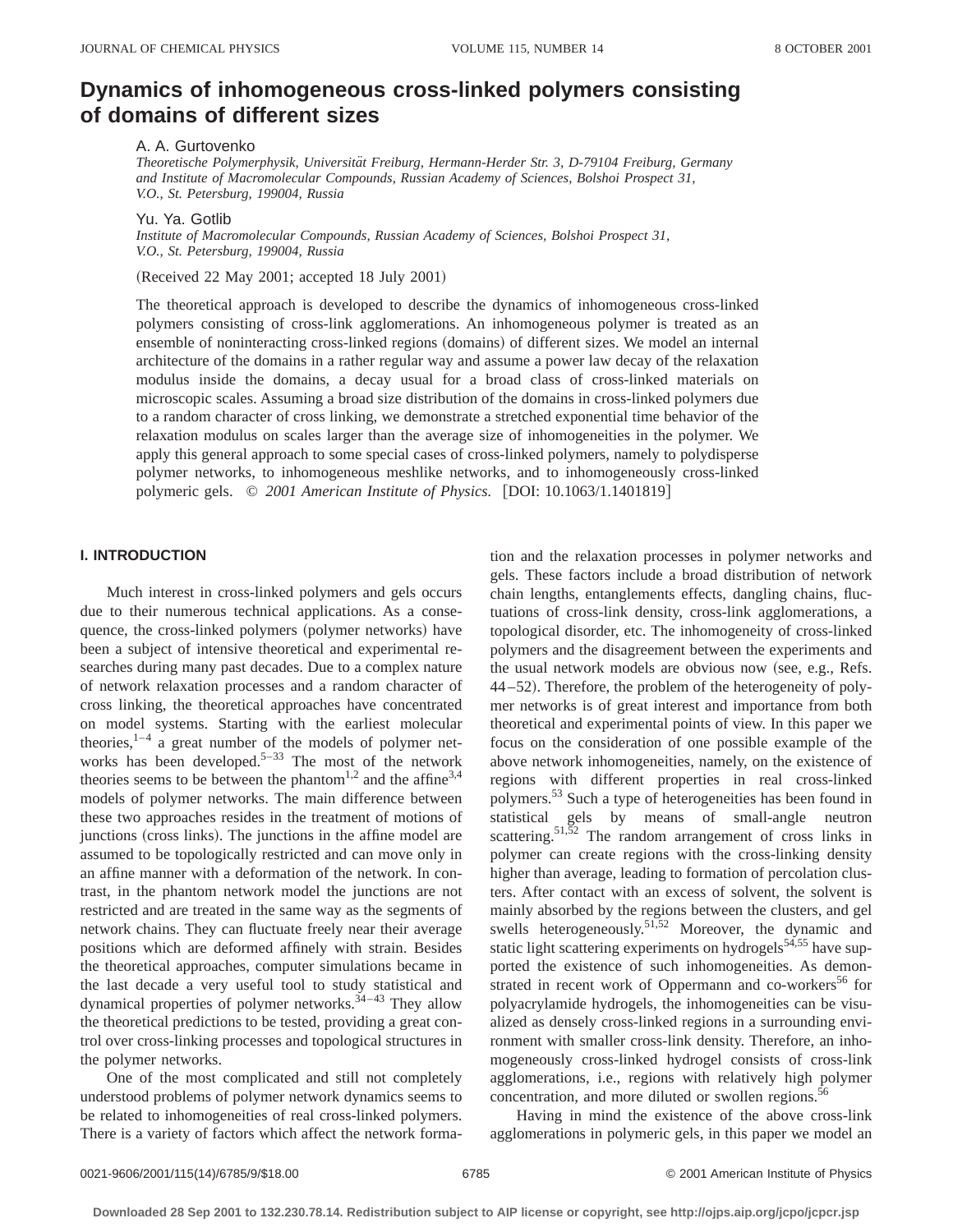inhomogeneous cross-linked polymer as an ensemble of regions (called here domains) with relatively high cross-link density, which relax on the background of a more diluted environment. The simplest way to treat the dynamics of such a system is to consider the relaxation of different crosslinked domains independently of each other. Then the situation considered seems to be close to dilute polymer solutions in which cross-linking processes are going on: Sufficiently large formations (clusters) which already possess an internal network structure still move in the solvent independently of each other. Following the concept of an effective viscous medium,<sup>57</sup> it seems to be possible to extend this approach to more dense polymer systems such as cross-linked polymers in the bulk. Treating cross-linked network domains as objects with a rather regular internal structure and assuming a broad size distribution of the domains in the system, we intend to show a nonexponentinal decay of the time-dependent relaxation modulus (the response on the external perturbations) of the inhomogeneous polymer network as a whole.

Many complex systems characterized by a disorder or (and) strong interactions show a relaxation decay obeying a stretched exponential (Kohlrausch–Williams–Watts) form:58,59

$$
\phi(t) \sim \phi_0 \exp[-(t/\tau)^{\beta}], \tag{1}
$$

where  $\phi(t)$  is some relaxation function and  $0 < \beta < 1$ . Numerous examples include relaxation in glasses,  $60-\dot{6}2$  trapping processes,  $63,64$  relaxation processes in polymers and gels,  $65-81$  etc. As a consequence, there are a number of theoretical approaches which derived a nonexponentionality of relaxation from a microscopic point of view. We recall here defect diffusion model for dielectric relaxation in glassy materials,<sup>82,83</sup> kinetic model of coupled rotators for dielectric relaxation and light scattering in amorphous polymers,  $84-88$ long-time behavior in trapping processes,  $63,64$  direct energy transfer,<sup>89</sup> hierarchically constrained dynamics for glassy relaxation,<sup>90</sup> and coupling model for relaxation in complex correlated systems.62 In general, a nonexponentiality may be caused by a superposition of different exponential processes or by a superposition of intrinsically nonexponential processes (so-called homogeneous and heterogeneous scenario, respectively).<sup>71,81,91–94</sup> Moreover, even in the case of a superposition of a number of exponential processes, an origin of the stretched exponential behavior may be different. For instance, the coupling model explains a nonexponentiality in complex correlated systems by an existence of strong correlations (or interactions) between relaxing units, which slow down the relaxation.<sup>62</sup> In this paper we demonstrate another possibility: A stretched exponential behavior (in particular, in inhomogeneous cross-linked polymers) may be caused by a broad size distribution of noninteracting relaxing units (network domains). Thus, the main goal of the paper consists in the demonstration of a possible origin of the nonexponentional relaxation in cross-linked polymers, which is related to structural heterogeneities of polymers. The paper is organized as follows. In the next section we describe the dynamic model of inhomogeneous cross-linked polymers consisting of regions (domains) of different sizes. The relaxation inside the domains is discussed in Sec. III. Section IV is devoted to the relaxation behavior of the inhomogeneous polymer network as a whole. Some particular examples of using the theoretical approach developed are presented in Sec. V. Finally, we end with short summary and conclusions of the paper.

## **II. DYNAMIC MODEL OF INHOMOGENEOUS CROSS-LINKED POLYMERS**

We begin with the formulation of the theoretical approach for describing dynamics of inhomogeneous crosslinked polymers consisting of cross-link agglomerations. We treat a cross-linked polymer as an ensemble of noninteracting regions (domains) which have finite sizes and an internal network structure. An internal structure of the domains is modeled in a rather regular way: Each domain consists of *n* identical elements connected with each other in an arbitrary (but the same for all domains) way. A structure inside the domains can represent, for instance, a meshlike (cubic, tetrahedral or square) network, a fractal network, etc. The only difference between the domains resides in the different number *n* of relaxing elements in the domains. If the condition of dense packing is fulfilled inside the domains, the above difference in the number of elements leads to the corresponding difference in the domain sizes. In so doing, we reduce the randomness of cross linking to a broad size distribution of domains in the system.

We focus on viscoelastic dynamic properties of such inhomogeneous cross-linked polymers. We assume that the cross-linked domains are embedded in a viscous medium, which is "common" for all the domains. In the case of dilute polymer solutions and gels this viscous medium is a real solvent. The above consideration may be extended also on dry polymer networks. According to the well-known approach developed for polymer melts, $57$  an effective viscous medium can be introduced into concentrated polymer systems. The effective medium describes viscous interactions of a given segment of a chain with all other segments; these interactions cannot be reduced to the intersegmental friction between a given pair of segments. Making an extension of this approach to cross-linked bulk polymers (elastomers), one can assume that a similar effective medium exists in dry polymer networks (see, e.g., Refs. 95 and 96). This medium takes into account a stochastic character of contacts of network chain segments and degrees of freedom, which are not included in the network model (side groups, dangling chains, etc.).

We consider the mechanical relaxation of an ensemble of network domains under an external perturbation which produces a velocity gradient in the viscous medium. In typical mechanical experiments the complex (shear) modulus  $G^*(\omega)$  is measured as a response on a harmonic strain excitation. In this paper we are interested in the time-dependent relaxation modulus  $G(t)$  (the response of the stress to a shear jump), which is determined from the complex modulus as  $G^*(\omega) = i\omega \int G(\tau) \exp(-i\omega \tau) d\tau$  (see, e.g., Refs. 97 and 98). We assume that different domains relax independently of each other and have soft boundaries (boundary domain elements are not fixed). Due to the independent relaxation of domains embedded in the perturbed viscous medium, the vis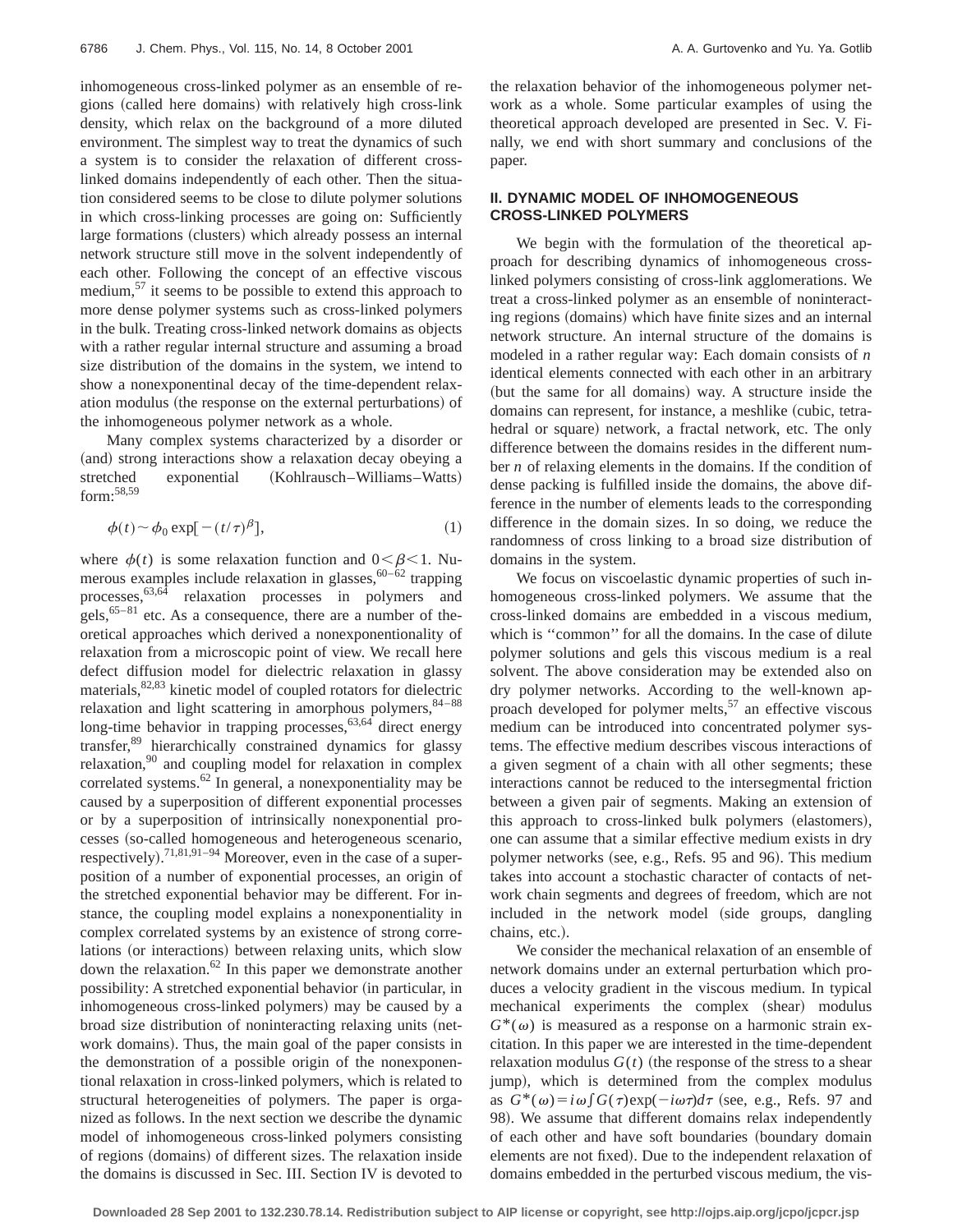coelastic response of an inhomogeneous cross-linked polymer can be imitated by the behavior of a number of generalized Maxwell elements<sup>98</sup> which are connected in parallel and correspond to the relaxation of different viscoelastic domains. As a result, the total relaxation modulus  $G(t)$  (as well as the complex dynamic modulus) of the whole polymer represents a sum of relaxation moduli of different cross-linked domains.

Each domain in a network system is characterized by a certain number of elements inside the domain (or by a finite size of the domain) and provides its own contribution to the total modulus; its contribution depends on the domain size. To proceed further, we need to assume a certain form of distribution function of number of elements in domains. At first, we let the number distribution  $f(n)$  have a rather general form, namely,

$$
f(n) = C n^{\sigma} \exp[-an^{\delta}],
$$
 (2)

where  $\delta$  and  $\sigma$  are the parameters of the distribution ( $\delta$  $(0, 0)$ , *n* is the number of elements in a given domain, and *C* is the normalized constant equal approximately to  $\delta a^{(\sigma+1)/\delta} \Gamma^{-1} [(\sigma+1)/\delta]$ . The number distribution  $f(n)$ given by Eq.  $(2)$  leads immediately to an appearance of the average number  $\overline{n}$  of elements in the domains

$$
\bar{n} = \tilde{C}a^{-1/\delta},\tag{3}
$$

where

$$
\widetilde{C} \!\simeq\! \Gamma\!\left(\frac{\sigma\!+\!2}{\delta}\right) \bigg/ \ \Gamma\!\left(\frac{\sigma\!+\!1}{\delta}\right)\!,
$$

a constant which is about unity. Hence, the parameter *a* of distribution,  $a \sim \overline{n}^{-\delta}$ , is directly related to the number of relaxing elements  $\overline{n}$  in a domain of average size. We assume that we are in the case of sufficiently large domains. This means that cross-linked domains contain (on the average) a large number of elements, i.e.,  $\overline{n} \ge 1$  and  $a \le 1$ .

The concrete forms of a number distribution [Eq.  $(2)$ ], i.e., parameters  $\delta$  and  $\sigma$ , may be found from some physical reasons at the consideration of concrete cross-linked polymer systems. For instance, a distribution of chain lengths in polymer networks may have an exponential form [i.e.,  $\delta=1$  in Eq.  $(2)$  due to a random character of cross-linking processes, which leads to a Poisson-type distribution of cross links (see Sec. V). Note that the above domain approach can be applied not only to polymer networks and gels, but also to some special classes of composite polymers which consist of slightly cross-linked elastomeric blocks embedded in rigid matrix (environment). In this case an effective viscous medium should be introduced inside all the domains, and the relaxation of different domains is independent from each other. For such composite polymers one expects the fluctuations of the number of cross links in different domains (blocks) around some average value. These fluctuations may be described by Gaussian distribution which can be reduced to the form given by Eq. (2) with  $\delta=2$  for the case of sufficiently large number of cross links in domains.

## **III. RELAXATION INSIDE CROSS-LINKED DOMAINS**

The complex shear modulus (and, correspondingly, the relaxation modulus) of cross-linked polymers and gels (especially at the sol–gel transition) often show microscopically a power law behavior. $99-105$  Therefore, we focus here on a class of domains which obey such a power law type of internal relaxation, i.e., one has for the relaxation modulus  $G(t)$  inside the domains:

$$
G(t) \approx \nu k_B T \left(\frac{t}{\tau_0}\right)^{-\gamma},\tag{4}
$$

where  $\nu$  is the number of relaxing elements (from which the domains are built) per unit volume,  $\gamma$  is the constant ( $\gamma$  $>0$ ), and  $\tau_0$  is a certain characteristic (minimal) relaxation time of a domain. Since all the cross-linked domains consist of the identical relaxing elements and have the identical internal architecture, the minimal relaxation time  $\tau_0$  should be the same for all the domains.

Viscoelastic properties of materials can be described also by means of the relaxation spectrum  $H(\tau)$  (or the distribution function of relaxation times  $\tau$  on a logarithmic scale), which is connected with the relaxation modulus  $G(t)$  as follows:98

$$
G(t) = \int H(\tau) \exp[-t/\tau] d\ln \tau.
$$
 (5)

For sufficiently large systems (i.e., for large domains with  $n \geq 1$  in our case), the distribution of eigenvalues  $\lambda(\xi)$  and relaxation times  $\tau(\xi)$  is described by the continuous variable  $\xi$  which numbers modes, and the relaxation spectrum  $H(\tau)$ is defined as  $(see, e.g., Ref. 29)$ 

$$
H(\tau) = -\nu k_B T \frac{1}{n} \frac{d\xi}{d\ln \tau}.
$$
 (6)

A rather slow, power-law behavior of *G*(*t*) inside the domains  $[Eq. (4)]$  allows us to use for Eq.  $(5)$  the Alfrey's approximation $98,106$  and to find the approximate behavior of the relaxation spectrum:

$$
H(\tau) \simeq \nu k_B T \gamma \left(\frac{\tau}{\tau_0}\right)^{-\gamma},\tag{7}
$$

i.e., the relaxation spectrum  $H(\tau)$  inside the domains obeys also a power law decay. Note that the positive parameter  $\gamma$ may be smaller as well as larger than 1 depending on different internal architectures of domains (see Sec. V).

Since cross-linked domains have finite sizes, they can be characterized by their maximal relaxation times  $\tau_{\text{max}}(n)$ which depend on the number of elements  $n$  in the domains (or, on the domain sizes). A power law behavior of  $G(t)$ inside the domains  $[Eq. (4)]$  holds up to times around the maximal relaxation time  $\tau_{\text{max}}(n)$  of a given domain. It is easy to show from the combined consideration of Eqs.  $(6)$  and  $(7)$ that a power law relaxation [Eqs.  $(4)$  and  $(7)$ ] leads to the following relation for relaxation times:

$$
\tau(\xi) \approx \tau_0 \left(\frac{n}{\xi}\right)^{1/\gamma}.\tag{8}
$$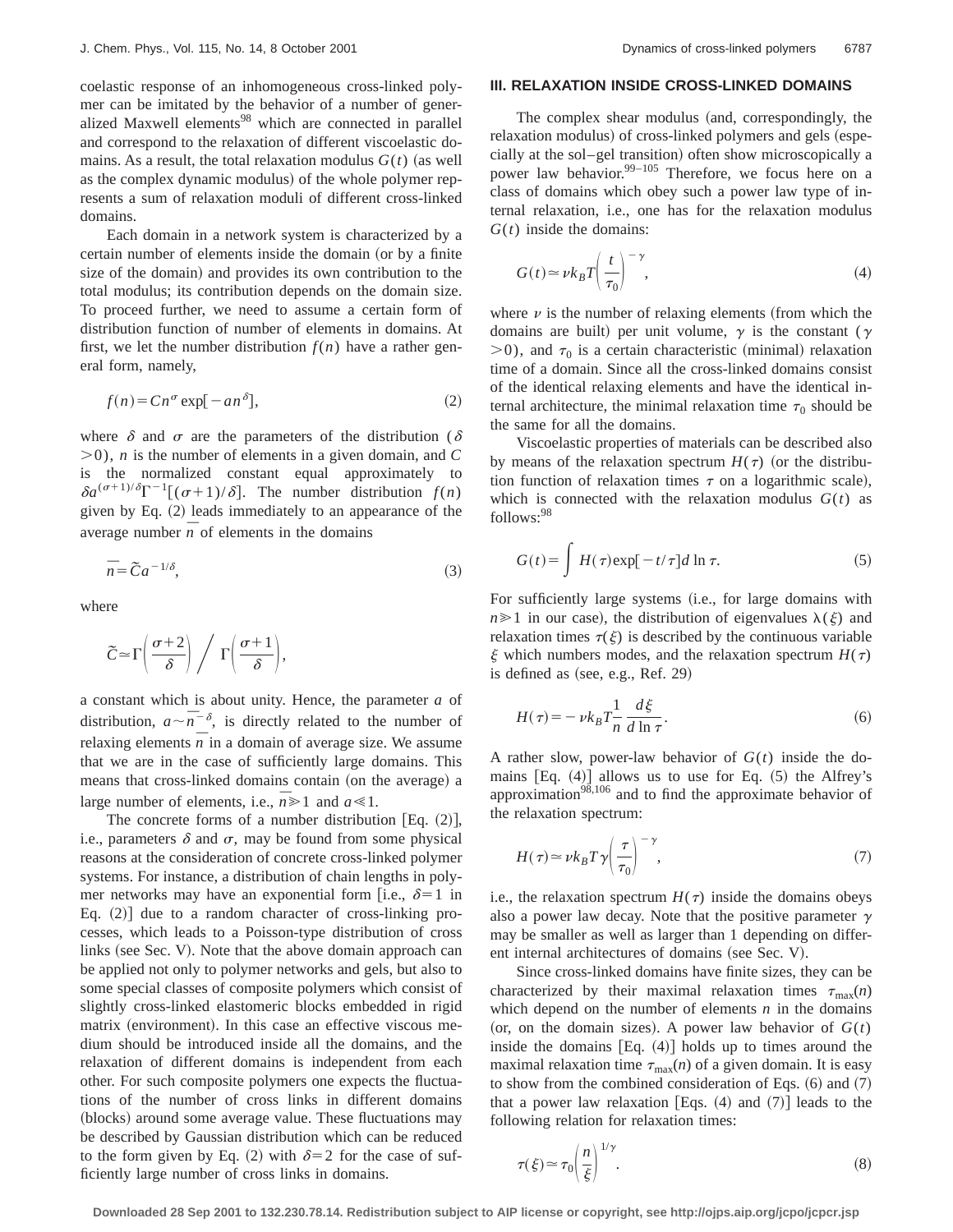Therefore, one has immediately for  $\tau_{\text{max}}(n)$  [see Eq. (8) at  $\xi=1$ :

$$
\tau_{\text{max}}(n) \simeq \tau_0 n^{\alpha} \tag{9}
$$

with

$$
\alpha = \frac{1}{\gamma}.\tag{10}
$$

Note that from physical reasons the maximal relaxation time  $\tau_{\text{max}}(n)$  should increase with *n*, i.e., exponent  $\alpha$  should be positive.

At times larger than the maximal relaxation time  $\tau_{\text{max}}(n)$ of a given domain we obtain an exponential decay of the relaxation modulus  $G(t; n)$  of the domain:

$$
G(t;n) \simeq \nu k_B T \frac{1}{\alpha} \frac{1}{n} \left( \frac{\tau_{\text{max}}(n)}{t} \right) \exp \left( - \frac{t}{\tau_{\text{max}}(n)} \right). \tag{11}
$$

Such a type of time behavior of  $G(t;n)$  is caused by the cutoff of the relaxation spectrum of a given domain due to its finite size. At long times,  $t > \tau_{\text{max}}(n)$ , the main contribution to the relaxation modulus is provided by exponential term which is governed by the maximal relaxation time  $\tau_{\text{max}}$  [Eq.  $(11)$ ]. A more weak, power-law term in Eq.  $(11)$  represents a "memory" of the system (the domain of finite size) about contributions of the relaxation times shorter than  $\tau_{\text{max}}$ . It should be emphasized here that the long-time behavior of the relaxation modulus of the domains  $[t > \tau_{\text{max}}(n)]$  is determined by the maximal relaxation time  $\tau_{\text{max}}(n)$  and, therefore, depends on the number of elements in a given domain. This is in contrast to the internal ''intradomain'' relaxation which has a power law character for all the domains and does not depend on  $n$  [Eq. (4)].

Thus, after a rather slow, power-law relaxation inside domains [Eq.  $(4)$ ], the relaxation modulus shows an exponential decay with a single relaxation time  $\tau_{\text{max}}(n)$ ; this relaxation time depends on the number of relaxing elements in the domains  $[Eq. (9)].$ 

## **IV. RELAXATION OF INHOMOGENEOUS CROSS-LINKED POLYMERS**

Now we calculate the time-dependent relaxation modulus *G*(*t*) of inhomogeneous cross-linked polymers consisting of domains of different sizes. As mentioned above, the relaxation modulus  $G(t)$  of the heterogeneous system considered represents a sum over relaxation moduli of different domains. We consider here the mechanical relaxation in a network at sufficiently long times,  $t \ge \tau_0$ . More precisely, we are interested in the long-time region where almost all crosslinked domains show already a simple exponential decay of their relaxation moduli  $G(t;n)$  given by Eq. (11). Using the number distribution function  $f(n)$ , Eq.  $(2)$ , for averaging over all the cross-linked domains, one can note that the main contribution to the long-time relaxation of an inhomogeneous polymer network is provided by the following term:

$$
G(t)|_{t \gg \tau_0} \sim \left( \int f(n)G(t;n)|_{t \gg \tau_{\text{max}}(n)} dn \right)
$$

$$
\sim \int n^{\sigma} \exp[-an^{\delta}] \frac{1}{n} \left( \frac{\tau_{\text{max}}(n)}{t} \right)
$$

$$
\times \exp\left(-\frac{t}{\tau_{\text{max}}(n)}\right) dn. \tag{12}
$$

Taking into account the dependence of the maximal relaxation time  $\tau_{\text{max}}(n)$  on the domain size [Eq. (9)] and using the saddle-point procedure<sup>107</sup> with large parameter  $(t/\tau_0) \ge 1$  to evaluate the integral in Eq.  $(12)$  for sufficiently long times,  $t \geq \tau_0$ , we obtain finally

$$
G(t) \approx \bar{\nu}_{\text{dom}} k_B T C_1 \left(\frac{t}{\tau^*}\right)^{(\sigma - 3\delta/2)/(\alpha + \delta)}
$$

$$
\times \exp\left[-\left(\frac{t}{\tau^*}\right)^{\delta/(\alpha + \delta)}\right],
$$
(13)

where  $\overline{\nu}_{\text{dom}} = \nu/\overline{n}$  is the number of domains of average size per unit volume  $(\bar{n}$  is the average number of relaxing elements in domains) and

$$
C_1 = \sqrt{2\pi}\Gamma\left(\frac{\sigma+2}{\delta}\right)\Gamma^{-2}\left(\frac{\sigma+1}{\delta}\right)\delta^{-1/2}\alpha^{(2\sigma-3\delta)/2\delta}
$$

$$
\times (\alpha+\delta)^{(3\delta-2\sigma-\alpha)/2\alpha}.
$$

The characteristic relaxation time  $\tau^*$  which determines a stretched exponential term in Eq. (13) has clear physical meaning. If a certain distribution of number of elements in domains is introduced in a heterogeneous system [Eq.  $(2)$ ], a new characteristic time parameter appears. This parameter corresponds to the longest relaxation time  $\tau_D$  of a domain realized with the maximal probability, i.e., of a domain of the average size [see Eq. (9) at  $n = \overline{n}$ ]:

$$
\tau_D = \tau_{\text{max}}(\bar{n}) = \tau_0 \bar{n}^{\alpha} = \tau_0 a^{-\alpha/\delta} \hat{C},\tag{14}
$$

where

$$
\hat{C} \approx \Gamma^{\alpha} \left( \frac{\sigma + 2}{\delta} \right) / \Gamma^{2\alpha} \left( \frac{\sigma + 1}{\delta} \right).
$$

It is very natural (and seems to be correct from a physical point of view) that the characteristic relaxation time  $\tau^*$  in Eq. (13) is found to be close to  $\tau_D$ , namely,

$$
\tau^* = C_2 \tau_D, \tag{15}
$$

where

$$
C_2 \approx \Gamma^{2\alpha} \left( \frac{\sigma+1}{\delta} \right) \Gamma^{-\alpha} \left( \frac{\sigma+2}{\delta} \right) \delta \alpha^{\alpha/\delta} (\alpha+\delta)^{-(\alpha+\delta)/\delta}.
$$

Equation  $(13)$  indicates that the relaxation modulus  $G(t)$ of an inhomogeneous cross-linked polymer consisting of noninteracting domains of different sizes shows a stretched exponential decay in the long-time region, at  $t \ge \tau_D$ . This is the main result of the paper. We demonstrated that a power law behavior of the relaxation modulus *G*(*t*), which is typical for a broad class of cross-linked materials on microscopic

**Downloaded 28 Sep 2001 to 132.230.78.14. Redistribution subject to AIP license or copyright, see http://ojps.aip.org/jcpo/jcpcr.jsp**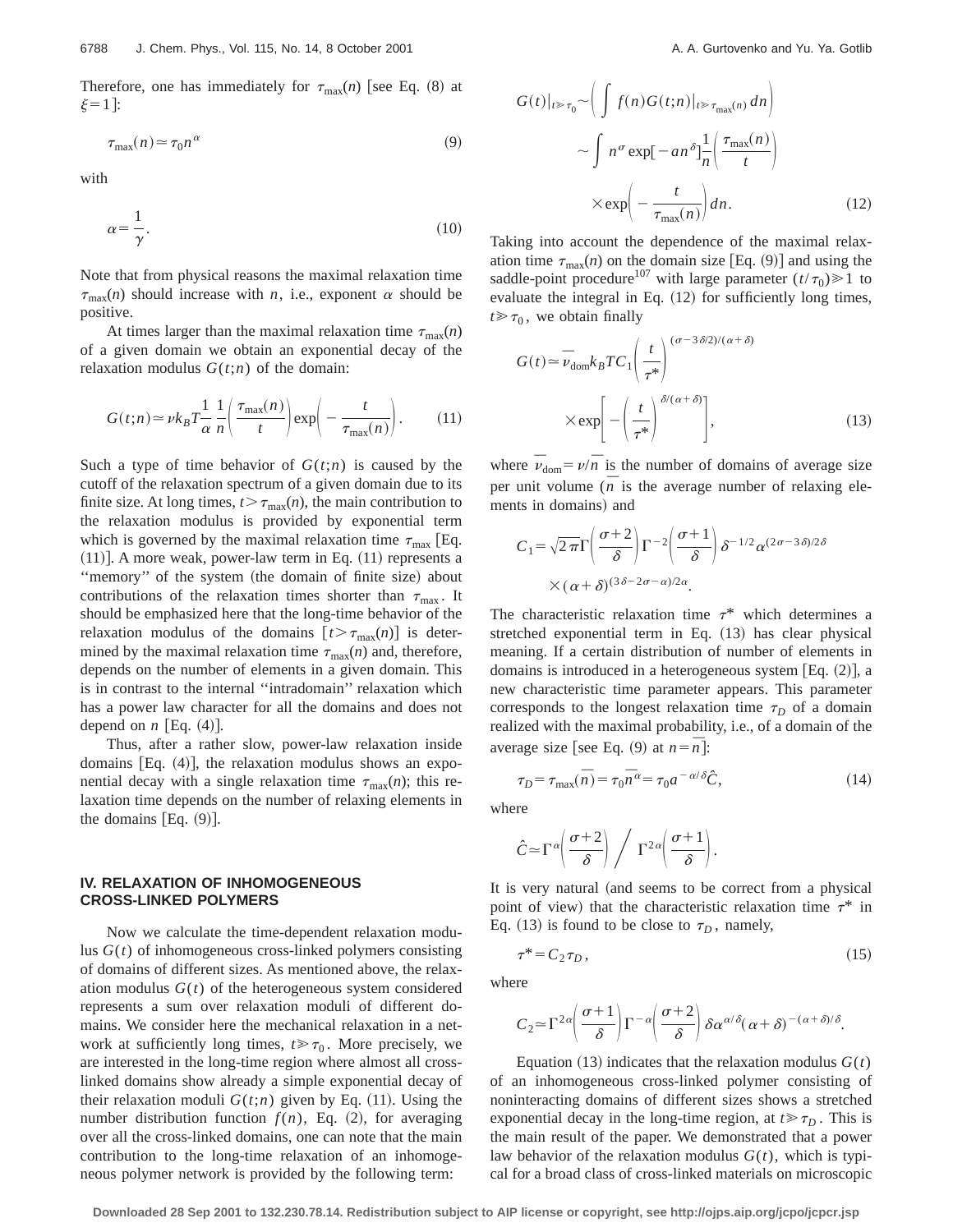scales (i.e., inside the domains in our model), is replaced with a stretched exponential relaxation on scales larger than the average size of inhomogeneities in cross-linked polymers. The stretched exponential index  $\delta/(\alpha+\delta)$  in Eq. (13) ranges between 0 and 1 for all positive values of  $\delta$  and  $\alpha$ . It should be noted that a formal mathematical origin of the above nonexponentiality with the stretched exponential index equal to  $\delta/(\alpha+\delta)$  resides in the procedure of asymptotic evaluation of integral in Eq.  $(12)$ . The same *mathematical* origin of a stretched exponential decay was reported in some previous investigations which deal with free-volume theory of glassy relaxation, $108$  with electric birefringence in dilute solutions of polyelectrolyte, $^{77}$  with trapping processes, $^{109}$  and others. The main feature of the theoretical approach developed in this paper consists in a *physical* origin of such a type of relaxation [Eq.  $(13)$ ]: We state here that a stretched exponential decay of the relaxation modulus  $G(t)$  can be caused by a structure heterogeneity of cross-linked polymers.

It should be noted that a nonexponential decay of the relaxation modulus  $G(t)$  [Eq. (13)] appears in the long-time region,  $t \ge \tau_D$ . At such times the relative decreasing of  $G(t)$ becomes very considerable as compared with the initial value of the relaxation modulus *G*(0), namely,  $G(\tau_D)/G(0) \sim 1/\overline{n}$  where  $\overline{n}$  is the number of relaxing elements in the domain of average size. In the case of domains of sufficiently large (on the average) sizes, a stretched exponential relaxation may appear therefore in the region corresponding to very small values of  $G(t)$ . In principle, this fact may prevent in some cases the observation of the nonexponential relaxation in inhomogeneous cross-linked polymers.

## **V. SOME EXAMPLES**

#### **A. Polydisperse polymer networks**

After considering the rather general case, we turn now to some concrete examples. First of all, we consider the simplest example of internal topology of domains, namely, the domains containing only single polymer chains. From a physical point of view, this means that we are mostly interested in the intrachain (in the range of distance between cross links) relaxation of a polymer network. In other words, we assume that there is a separation between the time scales of network chain motions and those of the cross-link motions.<sup>110</sup> If we consider the case of sufficiently short chains between cross links, whose lengths are not larger than an entanglement distance (so-called moderately cross-linked networks<sup>110</sup>), one can treat the dynamics of polymer chains in domains in the framework of Rouse model. $57,111$  In this case the relaxing elements inside the domains are Rouse segments, and the difference in the number of elements in different domains corresponds to the polydispersity of the given polymer network. The main reason to consider at first such a type of domains consists in the fact that the number distribution function of the domains (or distribution of chain lengths between cross links) appears here in a rather natural way. For an ideal stochastic, uncorrelated process of cross linking (in this case the distribution of cross links obeys a Poisson form), the distribution of the number of segments in the chains between cross links has an exponential form: $110$ 

$$
f(n) \sim \exp[-an]. \tag{16}
$$

Such an exponential distribution of network chain lengths has been also obtained in Ref. 112 and verified through computer simulations.<sup>113</sup> Thus, we can apply our domain approach developed above by setting  $\delta=1$  and  $\sigma=0$  in Eq.  $(2)$ . Parameter *a* means the inverse average number of segments in network chains (or, the average length of network chains). The behavior of the relaxation spectrum of a Rouse chain is well known (see, e.g., Refs.  $57$  and  $111$ ) and obeys a power law decay with exponent  $\gamma$  in Eq. (7) equal to 1/2. The relaxation modulus  $G(t)$  inside the domains has also a power law behavior [see Eq. (4) at  $\gamma=1/2$  up to times around the maximal relaxation time  $\tau_{\text{max}}(n)$  of a Rouse chain consisting of *n* segments, which is given by the well-known relation<sup>57,111</sup> [see also Eqs. (9) and (10) at  $\gamma = 1/2$ ]:

$$
\tau_{\text{max}}(n) \simeq \tau_s n^2,\tag{17}
$$

where  $\tau_s$  is the relaxation time of a single Rouse segment. Thus, the third parameter,  $\alpha$ , is equal to 2. Using Eq. (13) for obtaining the asymptotic behavior of the considered inhomogeneous network leads to

$$
G(t) \approx \bar{\nu}_{\text{chain}} k_B T \left(\frac{t}{\tau^*}\right)^{-1/2} \exp\left[-\left(\frac{t}{\tau^*}\right)^{1/3}\right],\tag{18}
$$

where  $\overline{v}_{\text{chain}}$  is the number of polymer chains of average length per unit volume. For simplicity we omit in Eq.  $(18)$ numerical constants (and below as well). The characteristic relaxation time  $\tau^*$  is close to the maximal (Rouse) relaxation time of a network chain of average length [see Eqs.  $(14)$  and (15) at  $\delta=1$ ,  $\alpha=2$ , and  $\sigma=0$ ] and can be represented as  $\tau^* \approx \zeta \bar{n}^2/K$  where  $\zeta$  is the friction constant of a bead (monomer),  $K$  is the elasticity constant of a Rouse "spring," and  $\overline{n}$ is the average number of Rouse segments in network chains. Thus, we obtain for the polydisperse polymer network a stretched exponential long-time behavior of  $G(t)$ , with exponent of 1/3, and, in fact, reproduce previous result of Sommer.110 Sommer has also demonstrated a rather good agreement between this theoretical prediction and the experimental data for natural rubber.<sup>114,115</sup> It should be noted here that this stretched exponential behavior is derived under assumption of a separation of time scales of motions of chains and cross links. Therefore the above nonexponential relaxation holds up to time scales corresponding to the relaxation of cross-linking points. At longer times it may be masked by the cross-link motions.

#### **B. Meshlike inhomogeneous polymer networks**

The next example is related to a more complex internal topology of cross-linked domains. In contrast to the systems, in which the domains consist of single polymer chains, we consider now an inhomogeneous polymer network as an ensemble of domains having a meshlike internal network structure. The cross-linked domains show now a more complicated internal dynamics as compared with single polymer chains, due to the connectivity of the polymer chains into an unified spatial network structure inside the domains. An internal architecture of domains is treated as a 3D regular cubic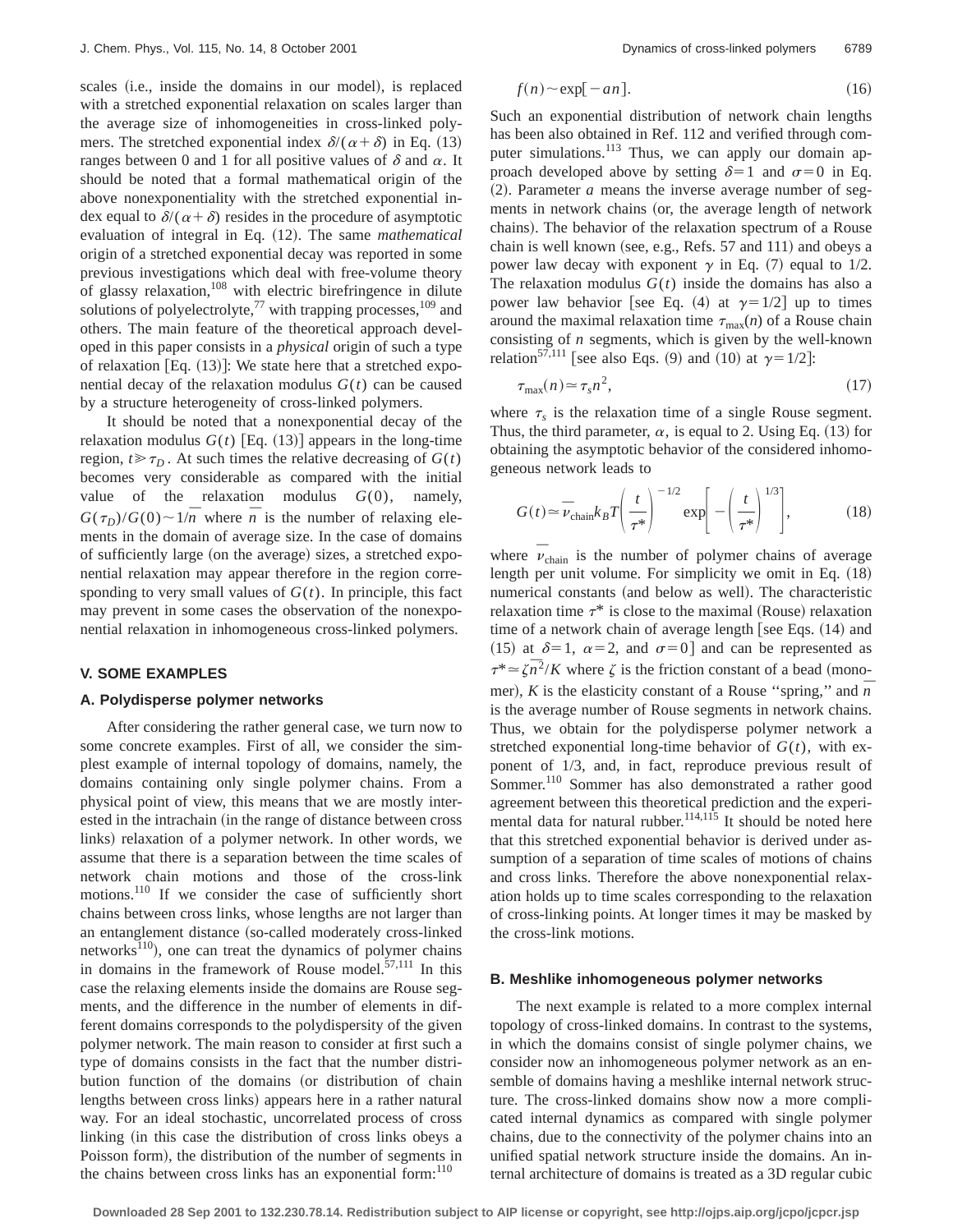network. Working in the framework of Rouse model,  $57,111$  we focus here on the pure network relaxation only, which is related to the connectivity of chains in a cubic network structure. As shown previously<sup>96,116</sup> for regular cubic polymer networks built from Rouse chains, the relaxation spectrum of the network consists of two different regions, corresponding to small-scale (intrachain) and to large-scale (interchain) motions. The intrachain part of the spectrum is very close to that of single Rouse chains. On larger scales the interchain, pure network relaxation can be reproduced closely by a simple coarse-grained network model. In this coarse-grained model a Rouse chain between junctions is replaced with a single Rouse segment (spring) with corresponding redetermination of the elasticity and the friction constants in the network model.<sup>96,116</sup>

Thus, we treat the cross-linked domains as coarsegrained polymer networks of finite sizes. Each cubic domain is characterized by a number of cross-links (junctions)  $n$  inside the domain. Note that the number of cross links is directly related to the number of polymer chains since in the cubic network domains three polymer chains are (on the average) attached to a given junction. On scales larger than the distance between neighboring network junctions, the relaxation modulus (as well as the relaxation spectrum) of a cubic polymer network obeys a power law decay with exponent  $\gamma$ = 3/2 in Eqs. (7) and (4):<sup>32,95,96,116</sup>

$$
G(t) \approx \nu k_B T \left(\frac{t}{\tau_{\text{chain}}}\right)^{-3/2},\tag{19}
$$

where  $\nu$  is the number of cross links per unit volume and  $\tau_{chain}$  is the relaxation time of a chain between network junctions, which is the same for all the domains. Since the meshlike network domains have finite sizes (or finite numbers of cross links *n*), the power law behavior is replaced with exponential decay  $[Eq. (11)]$  round the maximal relaxation time of a given domain [see Eqs. (9) and (10) at  $\gamma = 3/2$ ]:

$$
\tau_{\text{max}}(n) \simeq \tau_{\text{chain}} n^{2/3},\tag{20}
$$

so that the parameter  $\alpha$  is equal to 2/3 for this type of crosslinked domains. Note that Eq.  $(20)$  is valid for a 3D network domain of a symmetrical cubic form (not for a domain of an elongated form) and can be found directly by means of the consideration of the internal relaxation of a 3D cubic network of finite size.<sup>117</sup> For describing long-time dynamic behavior of the whole inhomogeneous network consisting of cross-linked domains of different sizes, we use here a threedimensional analog of a Poisson-type distribution  $f(n)$  given by Eq.  $(16)$ . If a process of cross linking has a random and an uncorrelated character, the distribution function of the numbers of cross links in the domains has the form (cf. Refs. 117 and 118):

$$
f(n) \sim n^2 \exp[-an]. \tag{21}
$$

Note that the same number distribution (but from different physical reasons) was previously used in aggregate model.<sup>119–121</sup> In our model we have therefore  $\delta=1$  and  $\sigma$  $=$  2 [see Eq. (2)], and Eq. (13) leads to the following longtime stretched exponential behavior of the relaxation modulus  $G(t)$  of an inhomogeneous meshlike polymer network  $(cf. Refs. 117 and 118):$ 

$$
G(t) \approx \bar{\nu}_{\text{dom}} k_B T \left(\frac{t}{\tau^*}\right)^{3/10} \exp\left[-\left(\frac{t}{\tau^*}\right)^{3/5}\right],\tag{22}
$$

where  $\bar{\nu}_{dom}$  is the number of cubic network domains of average size per unit volume and  $\tau^*$  is close to the maximal relaxation time of the domain of average size  $[Eq. (14)]$ . In contrast to the preceding section, the characteristic relaxation time  $\tau^* \approx \tau_{\text{chain}} \bar{n}^{2/3}$  here is far from the maximal (Rouse) relaxation time  $\tau_{chain}$  of network chains due to the long-range type of heterogeneities (the domains considered consist of a large number of network chains,  $\overline{n} \ge 1$ ). Thus, for 3D meshlike inhomogeneous networks the relaxation modulus  $G(t)$ obeys a power law behavior  $[Eq. (19)]$  for sufficiently short times and has a stretched exponential decay  $[Eq. (22)]$  at longer times ( $t \ge \tau_{chain}$  and  $t \ge \tau_D$ ).

Besides three-dimensional meshlike polymer networks, it is interesting to consider meshlike networks with restricted geometry, e.g., two-dimensional square networks.<sup>9,122-124</sup> Such a type of polymer networks may be realized, for instance, in polymer films and layers, on the surfaces of polymer samples, etc. Moreover, the 2D polymer networks are of special interest because the influence of the chain connectivity on the dynamics of such polymer networks is expected to be weaker as compared to the 3D networks. We treat a 2D inhomogeneous network in the same way as the above discussed 3D case. The 2D network is modeled as a number of planar domains which represent regular square networks.9,122–124 We describe an internal dynamics of the domains in the framework of Rouse model and are mostly interested in the pure network relaxation (i.e., we use a 2D coarse-grained network model). At times larger than the relaxation time of a chain between junctions, the relaxation modulus  $G(t)$  of a regular square network has the following behavior: $9,123,124$ 

$$
G(t) \approx \nu k_B T \left(\frac{t}{\tau_{\text{chain}}}\right)^{-1},\tag{23}
$$

i.e., intermediates between the single Rouse chains and the 3D cubic networks [see Eq. (19)]. The quantity  $\nu$  in Eq. (23) is the number of cross links per unit surface. Since the 2D domains are finite, there is a certain maximum relaxation time  $\tau_{\text{max}}(n)$  depending on the number of cross links *n* in a given domain [see Eqs.  $(9)$  and  $(10)$ ]:

$$
\tau_{\text{max}}(n) \simeq \tau_{\text{chain}} n. \tag{24}
$$

Assuming a random character of cross linking, we use for averaging over all the square network domains the following number distribution function  $\lceil cf. \text{Eqs.} (16) \text{ and } (21)$ , and note the two dimensionality of the system considered]:

$$
f(n) \sim n \exp[-an]. \tag{25}
$$

Therefore we have here  $\alpha=1$ ,  $\delta=1$ , and  $\sigma=1$ , and Eq. (13) for long times leads to

**Downloaded 28 Sep 2001 to 132.230.78.14. Redistribution subject to AIP license or copyright, see http://ojps.aip.org/jcpo/jcpcr.jsp**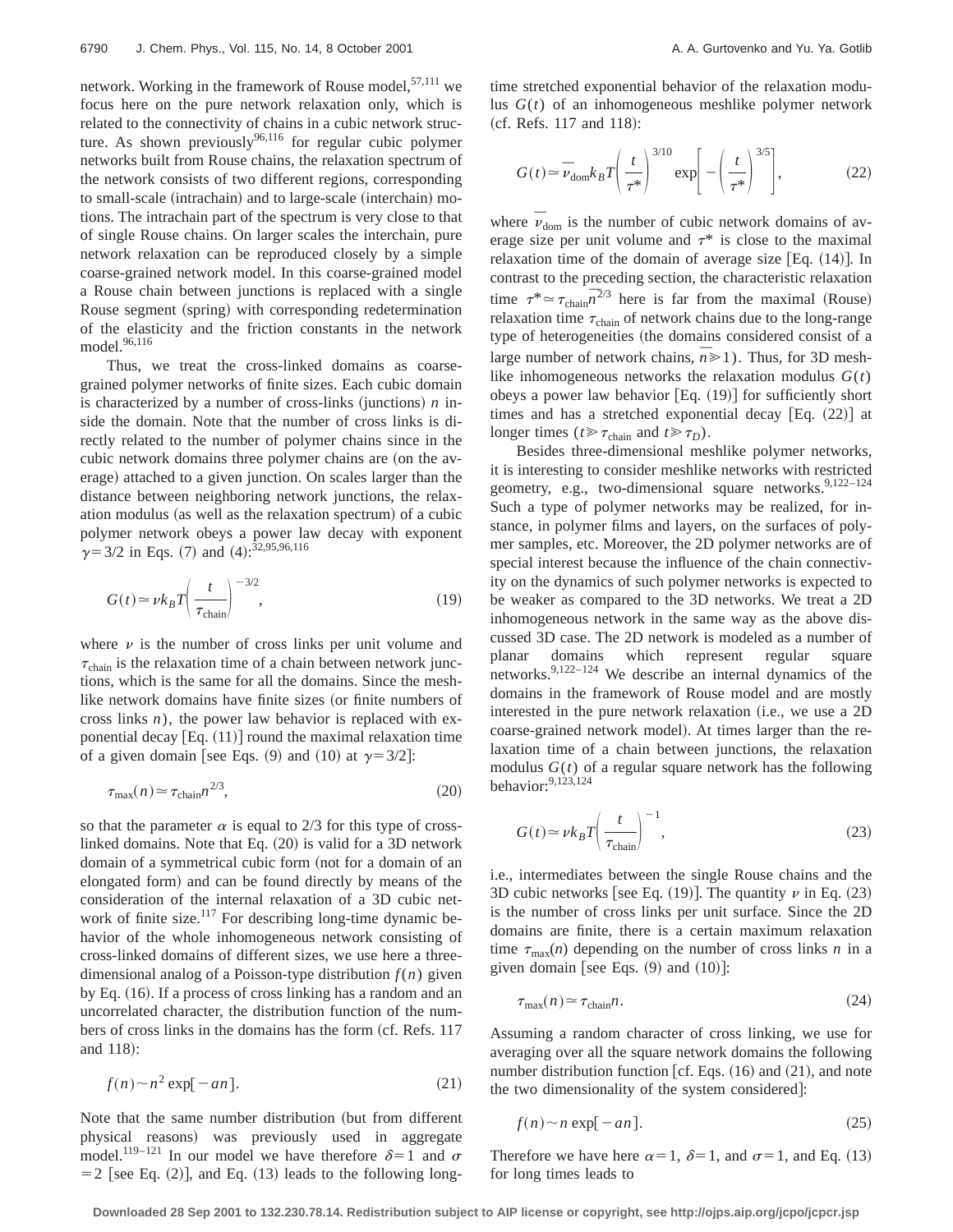$$
G(t) \approx \bar{v}_{\text{dom}} k_B T \left(\frac{t}{\tau^*}\right)^{-1/4} \exp\left[-\left(\frac{t}{\tau^*}\right)^{1/2}\right],\tag{26}
$$

where  $\vec{v}_{\text{dom}} = \nu/\vec{n}$  is the number of planar domains of average size per unit surface. Thus, we obtained another example of a long-time stretched exponential behavior. In principle, one can apply the above domain approach to inhomogeneous meshlike polymer networks with a rather arbitrary regular internal architecture of domains, for which the relaxation spectrum inside the domains obeys a power law decay given by Eq.  $(7)$ . It may be, for instance, a network consisting of domains with a tetrahedral (diamondlike) internal structure.

## **C. Domain model of inhomogeneously cross-linked gels**

As mentioned in the Introduction, polymeric gels often represent an inhomogeneous structure consisting of crosslink agglomerations moving in a surrounding environment with smaller cross-link density.<sup>51–56</sup> Now we intend to apply the theoretical approach developed in this paper for describing dynamics of inhomogeneous gels. As previously, we assume that the gel consists of noninteracting domains of different sizes, which can correspond to the cross-link agglomerations in real gels. Microscopically the gels show often a power law decay of the complex modulus (and, correspondingly, of the relaxation modulus). The simplest phenomenological model to reproduce the microscopic behavior of gels is a ladder model.<sup>125</sup> Recently this model was used to describe the viscoelastic behavior of gels at the sol–gel transition as well as the different stages of gelation<sup>126</sup> (see also Ref. 127). Thus, we focus here on domains which have an internal ladder architecture.

A ladder network consists of ladderlike structure with identical springs along one of the struts and dashpots with identical viscosities on the rungs of the ladder.<sup>126,127</sup> We are interested here in a ladder model of finite size. A finite ladder structure can be obtained by finishing ladder either with a spring or with a dashpot.<sup>126</sup> The first case corresponds to a solidlike behavior of the domain after the internal relaxation ends (post-gel regime), the latter case corresponds to a liquidlike behavior (pre-gel regime).<sup>126</sup> In principle, the domain approach developed may be valid for both cases but from a physical point of view in the pre-gel regime the condition of an independent relaxation of the different domains is easier to justify: In this case we find readily cross-link agglomerations (domains) inserted into a more dilute environment. Common to all the ladder arrangements is that they show a power law behavior for complex modulus  $G^*(\omega) \sim \omega^{\gamma}$  with  $\gamma$ =1/2.<sup>126–128</sup> Therefore, one has for the corresponding relaxation modulus *G*(*t*) inside a domain of ladder internal structure, which consists of  $n$  relaxing elements (springs):

$$
G(t) \approx \nu k_B T \left(\frac{t}{\tau_l}\right)^{-1/2},\tag{27}
$$

where  $\nu$  is the number of relaxing elements per unit volume, and  $\tau_l$  is the characteristic relaxation time of the ladder network domain, which is equal to the ratio of the viscosity of a dashpot and the elasticity constant of a spring in the ladder. Following Eqs.  $(9)$  and  $(10)$ , a ladder model of finite size (or of finite number  $n$  of elements) can be characterized by the maximal relaxation time

$$
\tau_{\text{max}}(n) \simeq \tau_l n^2. \tag{28}
$$

Note that the same dependence of  $\tau_{\text{max}}$  on the length of the ladder model was numerically found in Ref. 126. Assuming that the cross-link agglomerations (the domains with a ladder internal structure) are three dimensional and using the corresponding number distribution, Eq.  $(21)$ , for averaging over all the cross-link agglomerations, one finds from Eq.  $(13)$  the asymptotic behavior for  $G(t)$  for sufficiently long times,  $t \geqslant \tau_i$ :

$$
G(t) \approx \bar{\nu}_{\text{dom}} k_B T \left(\frac{t}{\tau^*}\right)^{1/6} \exp\left[-\left(\frac{t}{\tau^*}\right)^{1/3}\right],\tag{29}
$$

where  $\vec{v}_{\text{dom}}$  is (as usual) the number of cross-link agglomerations (domains) of average size per unit volume, and  $\tau^*$  is the characteristic relaxation time close to the maximal relaxation time of the domain of average size. Thus, we demonstrated that the domain approach can be easily applied also for describing the dynamic behavior of inhomogeneous cross-linked gels. The approach leads, in particular, to a stretched exponential decay of the relaxation modulus for inhomogeneous gels on sufficiently large scales, namely, on scales larger than the average size of structural inhomogeneities in the gel.

## **VI. CONCLUSION**

In this paper we developed a theoretical approach to describe the dynamics of inhomogeneous cross-linked polymers, the inhomogeneities being related to presence in real cross-linked polymers of regions with different properties, due to the random character of the cross-linking process. We modeled an inhomogeneous cross-linked polymer as an ensemble of domains (cross-link agglomerations) of different sizes, which relax independently from each other on the background of a more dilute (as compared with cross-link agglomerations), surrounding environment. The cross-linked domains were treated as objects with a rather regular internal structure, which was assumed to be the same for all the cross-linked domains. In so doing, we reduce the randomness of cross-linking processes to a broad size distribution of the domains in the inhomogeneous cross-linked polymers.

On scales smaller than the average size of inhomogeneities in the system, the relaxation modulus  $G(t)$  shows a power law time behavior usual for a broad class of crosslinked materials on microscopic scales. Assuming then a Poisson-type size distribution of the domains in the heterogeneous system, we showed, however, that this power law behavior of  $G(t)$  is replaced with a stretched exponential decay on scales larger than the characteristic (average) size of inhomogeneities in the cross-linked polymers. The main result of the paper is the demonstration of the fact that a broad size distribution of noninteracting relaxing units in cross-linked polymers can lead to nonexponentialities in mechanical relaxation of polymers, i.e., in a ''polymeric'' origin of the stretched exponential decay found for the relaxation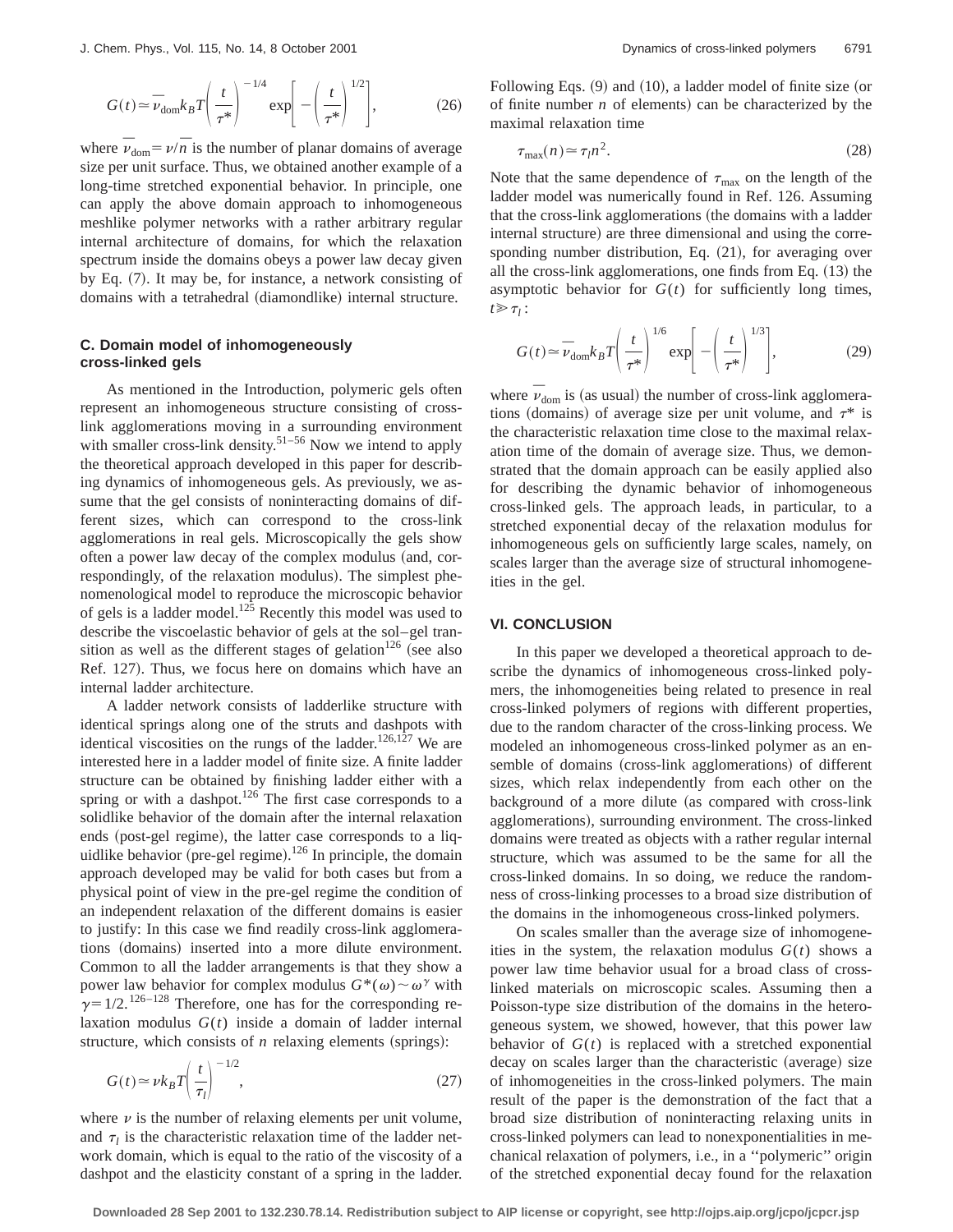To conclude, it should be noted that the domain approach developed was derived from two main assumptions: First, real cross-linked polymers and gels may consist of regions with different properties and, second, the dynamical behavior of these regions (domains) may be treated independently of each other. The first assumption is very natural from a physical point of view due to a random character of the cross-linking process and is confirmed experimentally for polymeric gels (see, e.g., Refs.  $51–56$ ). The second assumption may be restricted for some specific polymer systems by a certain characteristic scale. The independent relaxation seems to be valid for inhomogeneous polymeric gels consisting of cross-link agglomerations (especially in the pre-gel regime) and for rather dilute polymer solutions in which the cross-linking process is still in progress (see Sec.  $VC$  and also the Introduction). Such an independent relaxation of the domains in the case of polydisperse polymer networks (see Sec. V A) is restricted by characteristic scales on which the chain motions and the cross-link motions are separated.

In the case of dense polymer systems (such as dry polymer networks) we have to introduce an effective viscous medium (but not a real solvent) in which relaxing units (domains) move (see Sec. V B). This effective medium in undiluted polymers consists of the chains of the same network and describes the viscous interactions of a given network chain with all other chains. Therefore, even under assumption that a more diluted (as compared with domains), surrounding environment of the domains consists of noncross-linked linear chains, this effective medium should contain the chains which begin in a given cross-linked domain and end in another domain, providing the connectivity between different domains in a dry inhomogeneous network. In other words, the relaxing units (domains) capture only a part of the story, since real polymer networks have a long-range structure. This fact is reflected in the appearance of a nonzero value for their equilibrium modulus.<sup>98</sup> Therefore, the above assumption about an independent relaxation of the cross-linked domains in dry polymer networks may be valid only within a certain scale range, where the connectivity of the domains into a unified structure does not yet provide a considerable contribution to relaxation. On larger scales, the independent dynamics of the domains [and, therefore, the predicted stretched exponential decay of  $G(t)$ ] can be masked by the cooperative motion of relaxing units (domains). A simple way to take into account the above connectivity of the relaxing units is to ''decorate'' the bonds of a regular lattice (say square or cubic), by replacing the bonds with subunits of an arbitrary internal architecture.<sup>129</sup> It may be a subject of our further investigations.

#### **ACKNOWLEDGMENTS**

One of the authors (A.A.G.) acknowledges the support of the Alexander von Humboldt Foundation. This work was supported by the Russian Foundation of Basic Research (Grant No. 99-03-33313), by the INTAS (Grant No. 99-1114), and by the ESF Scientific Programme SUPERNET. Helpful discussions with Professor H.-G. Kilian and Professor A. Blumen are gratefully acknowledged.

- $1$ <sup>1</sup> H. M. James and E. Guth, J. Chem. Phys. **11**, 455 (1943).
- $^{2}$ H. M. James and E. Guth, J. Chem. Phys. **15**, 669 (1947).
- <sup>3</sup>P. J. Flory and J. Rehner, J. Chem. Phys. **11**, 512 (1943).
- <sup>4</sup> F. T. Wall, J. Chem. Phys. **11**, 527 (1943).
- <sup>5</sup>P. J. Flory, *Principles of Polymer Chemistry* (Cornell University Press, New York, 1953).
- <sup>6</sup> J. S. Ham, J. Chem. Phys. **26**, 625 (1957).
- <sup>7</sup>L. R. G. Treloar, *The Physics of Rubber Elasticity* (Clarendon, Oxford, 1975).
- ${}^{8}$  Yu. Ya. Gotlib and K. M. Salikhov, Akust. Zh.  $9$ , 301 (1963).
- $9^9$ A. J. Chompff and J. A. Duiser, J. Chem. Phys.  $45$ , 1505 (1966).
- $10$  A. J. Chompff and W. J. Prins, J. Chem. Phys. **48**, 235 (1968).
- $11$ N. R. Langley, Macromolecules 1, 348 (1968).
- <sup>12</sup> S. F. Edwards, J. Phys. A 7, 318 (1974).
- <sup>13</sup> P. J. Flory, Proc. R. Soc. London, Ser. A 351, 351 (1976).
- $14$  G. Ronca and G. Allegra, J. Chem. Phys.  $63$ , 4990  $(1975)$ .
- 15R. T. Deam and S. F. Edwards, Philos. Trans. R. Soc. London, Ser. A **280**,  $317 (1976)$ .
- <sup>16</sup>G. Marrucci, Rheol. Acta **18**, 193 (1979).
- <sup>17</sup>B. Erman and P. J. Flory, J. Chem. Phys. **68**, 5363 (1978).
- <sup>18</sup>P. J. Flory and B. Erman, Macromolecules **15**, 800 (1982).
- <sup>19</sup>D. S. Pearson and W. W. Graessley, Macromolecules **11**, 528 (1978).
- $^{20}$ L. M. Dossin and W. W. Graessley, Macromolecules **12**, 123 (1979).
- $21$  W. W. Graessley, Macromolecules **13**, 372 (1980).
- $22$ B. E. Eichinger and J. E. Martin, J. Chem. Phys.  $69$ ,  $4595$   $(1978)$ .
- <sup>23</sup> W. W. Graessley, Adv. Polym. Sci. **47**, 68 (1982).
- <sup>24</sup> J. E. Mark, Adv. Polym. Sci. **44**, 1 (1982).
- <sup>25</sup> A. J. Stavermann, Adv. Polym. Sci. **44**, 73 (1982).
- 26R. C. Ball, M. Doi, S. F. Edwards, and M. Waner, Polymer **22**, 1010  $(1981).$
- $27$ Yu. Ya. Gotlib, Pure Appl. Chem. **53**, 1531 (1981).
- <sup>28</sup> S. F. Edwards, Br. Polym. J. **17**, 123 (1985).
- 29A. Kloczkowski, J. E. Mark, and H. L. Frisch, Macromolecules **23**, 3481  $(1990).$
- 30T. A. Vilgis and F. Boue´, J. Polym. Sci., Polym. Phys. Ed. **26**, 2291  $(1988).$
- <sup>31</sup>G. Heinrich and T. A. Vilgis, Macromolecules **25**, 404 (1992).
- <sup>32</sup> Yu. Gotlib and G. Golovachev, J. Non-Cryst. Solids **172**, 850 (1994).
- <sup>33</sup>*Elastomeric Polymer Networks*, edited by J. E. Mark and B. Erman (Prentice-Hall, Englewood Cliffs, NJ, 1992).
- <sup>34</sup> Y.-K. Leung and B. E. Eichinger, J. Chem. Phys. **80**, 3877 (1984); **80**, 3885 (1984).
- <sup>35</sup>L. Y. Shy and B. E. Eichinger, J. Chem. Phys. **90**, 5179 (1989).
- <sup>36</sup> J. Gao and J. H. Weiner, Macromolecules **20**, 2520 (1987); **20**, 2525  $(1987).$
- $37$ E. R. Duering, K. Kremer, and G. Grest, Phys. Rev. Lett.  $67$ ,  $3531$  (1991).
- <sup>38</sup> E. R. Duering, K. Kremer, and G. Grest, J. Chem. Phys. **101**, 8169 (1994).
- 39H. L. Trautenberg, J. U. Sommer, and D. Goritz, J. Chem. Soc., Faraday Trans. 91, 2649 (1995).
- <sup>40</sup> F. A. Escobedo and J. J. de Pablo, J. Chem. Phys. **104**, 4788 (1996); **106**, 793 (1997).
- 41N. R. Kenkare, S. W. Smith, C. K. Hall, and S. A. Khan, Macromolecules 31, 5861 (1998).
- 42N. R. Kenkare, C. K. Hall, and S. A. Khan, J. Chem. Phys. **110**, 7556  $(1999)$ .
- <sup>43</sup>S. Lay, J.-U. Sommer, and A. Blumen, J. Chem. Phys. **110**, 12173 (1999).
- <sup>44</sup> R. W. Brotzman and B. E. Eichinger, Macromolecules **14**, 1445 (1981).
- <sup>45</sup> N. A. Neuburger and B. E. Eichinger, Macromolecules **21**, 3060 (1988).
- <sup>46</sup> Y. Zhao and B. E. Eichinger, Macromolecules **21**, 6988 (1992).
- <sup>47</sup>M. Gottlieb and R. J. Gaylord, Macromolecules 17, 2024 (1984).
- 48G. B. McKenna, K. M. Flynn, and Y.-H. Chen, Macromolecules **22**, 4507  $(1989).$